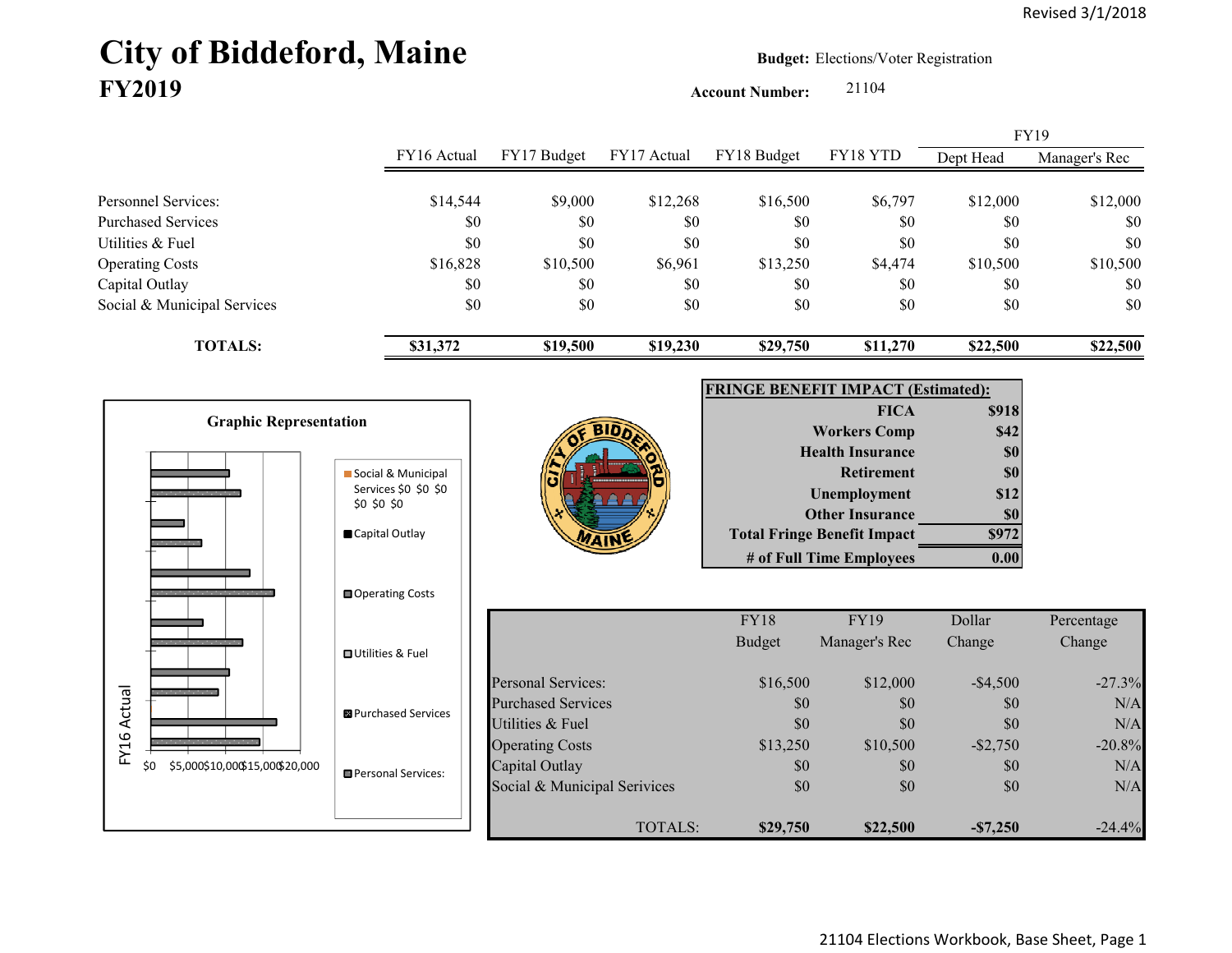#### Personnel Services

| Account |                                   | FY16        | <b>FY17</b>   | <b>FY17</b> | <b>FY18</b>   | <b>FY18</b>  | FY19      |           |
|---------|-----------------------------------|-------------|---------------|-------------|---------------|--------------|-----------|-----------|
| Number  | Description                       | Actual      | <b>Budget</b> | Actual      | <b>Budget</b> | YTD 02/28/18 | Dept Head | Mgr's Rec |
|         |                                   |             |               |             |               |              |           |           |
|         | 60107 Temp/Seasonal Emp Wage Ex   | \$14,531    | \$9,000       | \$11,742    | \$16,500      | \$6,797      | \$12,000  | \$12,000  |
|         | 60111 Overtime Wage Expense       | \$0         | \$0           | \$0         | \$0           | \$0          | \$0       | \$0       |
|         | 60201 FICA/Medicare-ER Share Exp  | \$14        | \$0           | \$11        | \$0           | \$0          | \$0       | \$0       |
|         | 60202 MPERS-Employer Share Exp    | \$0         | \$0           | \$154       | \$0           | \$0          | \$0       | \$0       |
|         | 60203 457 Plan-Employer Share Exp | \$0         | \$0           | \$23        | \$0           | \$0          | \$0       | \$0       |
|         | 60210 HPHC Ins Employer Share Ex  | \$0         | \$0           | \$305       | \$0           | \$0          | \$0       | \$0       |
|         | 60212 S-T Disability ER Share Exp | \$0         | \$0           | \$4         | \$0           | \$0          | \$0       | \$0       |
|         | 60216 Delta Dental ER Share       | \$0         | \$0           | \$0         | \$0           | \$0          | \$0       | \$0       |
|         | 60217 RHSA Plan ER Share          | \$0         | \$0           | \$30        | \$0           | \$0          | \$0       | \$0       |
| Totals  |                                   | \$14,544    | \$9,000       | \$12,268    | \$16,500      | \$6,797      | \$12,000  | \$12,000  |
|         | <b>Other Operating Costs</b>      |             |               |             |               |              |           |           |
| Account |                                   | <b>FY16</b> | <b>FY17</b>   | <b>FY17</b> | <b>FY18</b>   | <b>FY18</b>  | \$0       |           |
| Number  | Description                       | Actual      | Budget        | Actual      | <b>Budget</b> | YTD 02/28/18 | Dept Head | Mgr's Rec |
|         | 60500 Admin/Office Supp/Eqt Non-C | \$1,536     | \$2,000       | \$1,118     | \$1,750       | \$38         | \$1,500   | \$1,500   |
|         | 60501 Operating Supp/Eqt Non-Cap  | \$0         | \$0           | \$0         | \$0           | \$0          | \$0       | \$0       |
|         | 60502 Printing & Copying Expense  | \$15,291    | \$8,500       | \$5,843     | \$11,500      | \$4,436      | \$9,000   | \$9,000   |
| Totals  |                                   | \$16,828    | \$10,500      | \$6,961     | \$13,250      | \$4,474      | \$10,500  | \$10,500  |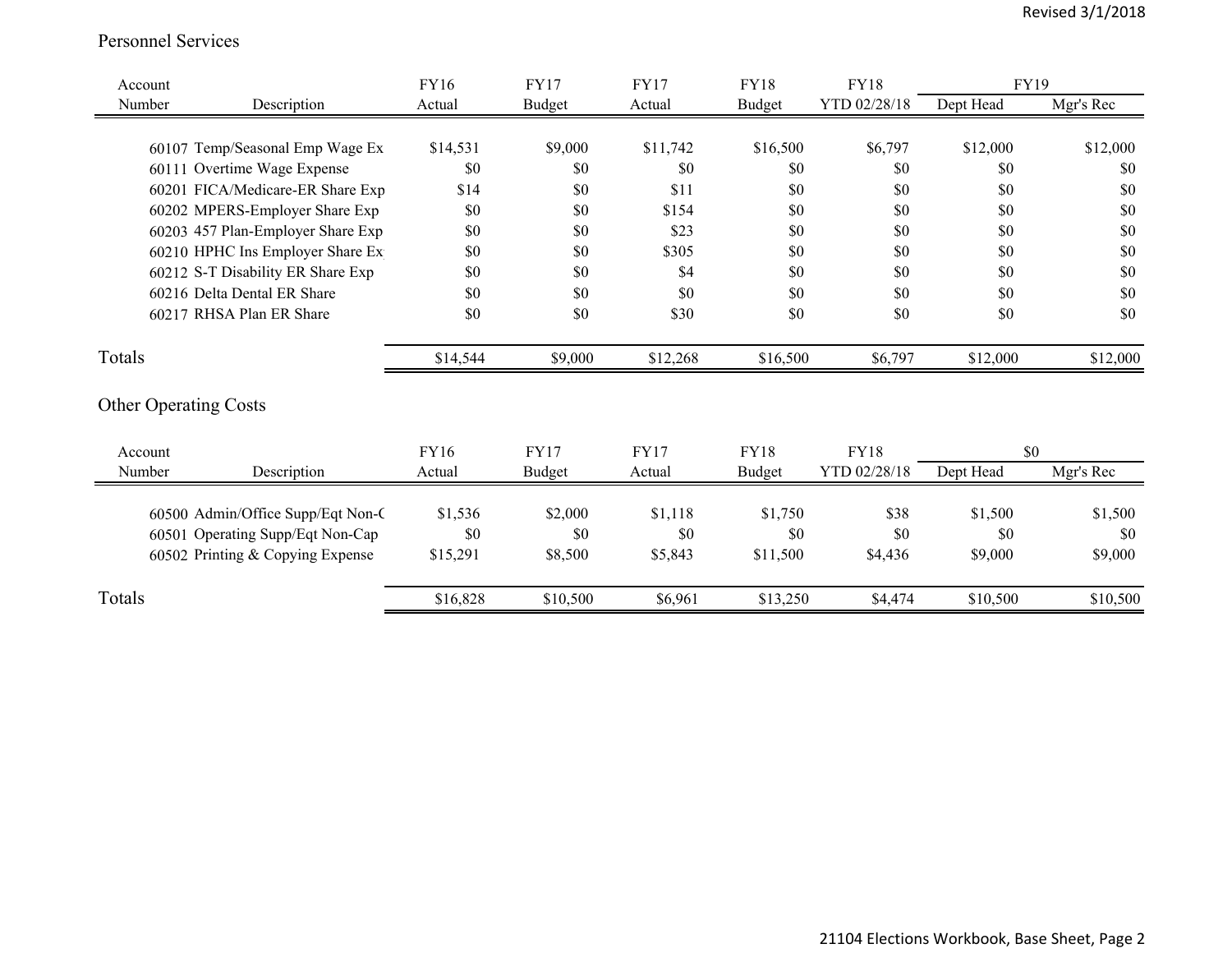#### DEPARTMENT PERSONAL SERVICES BUDGET WORKSHEET Fiscal Year 2018 BUDGET

| DEPARTMENT:                     | 21104 |                          | Elections/Voter Registration |                  |              |           |           |
|---------------------------------|-------|--------------------------|------------------------------|------------------|--------------|-----------|-----------|
|                                 |       |                          | <b>YEAREND</b>               |                  |              |           |           |
|                                 |       |                          | <b>ANNUALIZED</b>            |                  | CITY MANAGER | COUNCIL   |           |
| <b>CLASSIFICATION</b>           | EMP#  | <b>FTE</b>               | <b>TOTAL</b>                 | <b>REQUESTED</b> | RECOMMEND.   | APPROP.   | LAST NAME |
| <b>VOTING CLERKS</b>            |       | $\overline{\phantom{0}}$ | 11.954.02                    | 12,000.00        | 12,000.00    |           |           |
| <b>TOTAL BUDGETED POSITIONS</b> |       |                          | 11,954.02                    | 12,000.00        | 12,000.00    | 12,000.00 |           |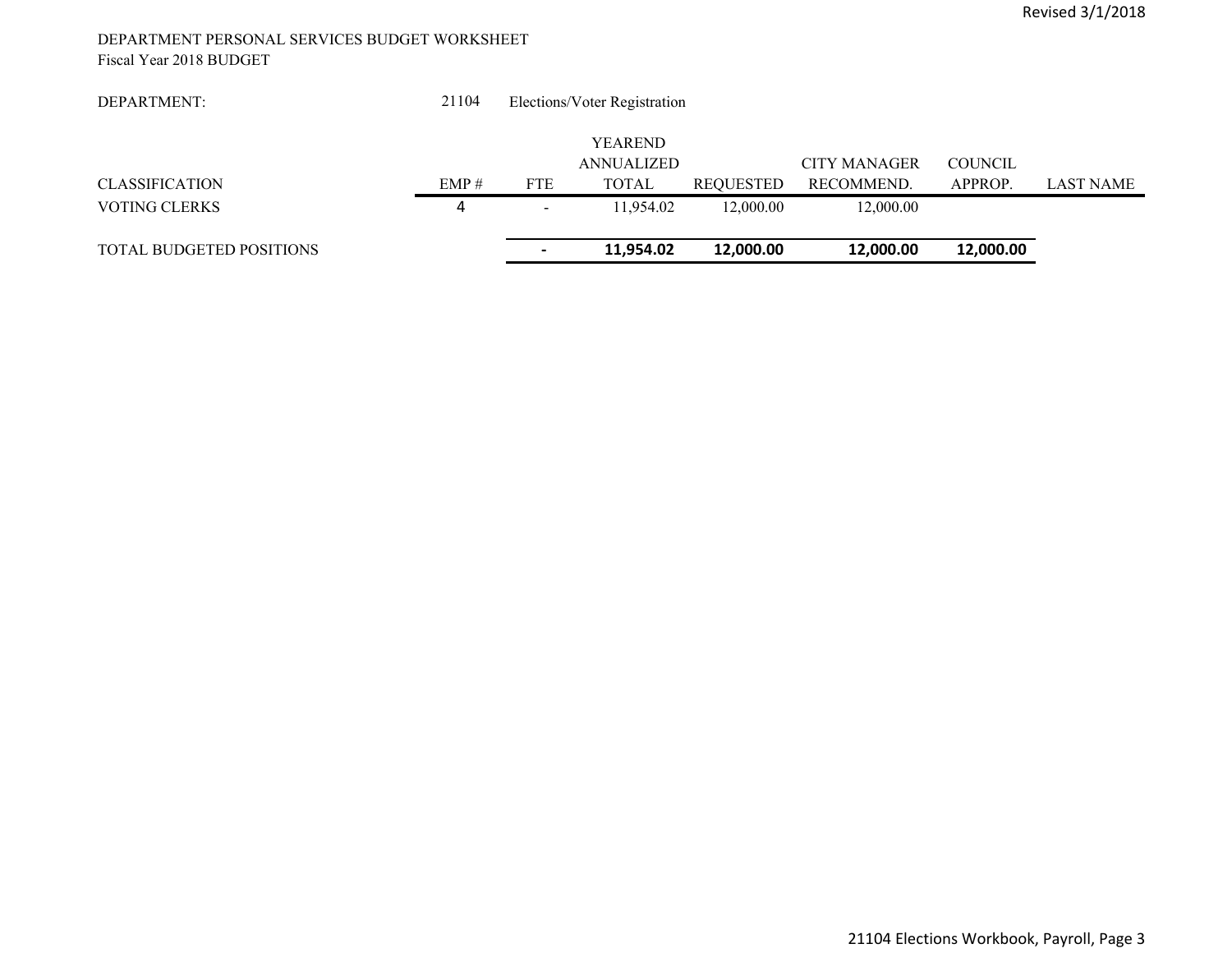

## **Fiscal Year 2019 Budget Request**

March 1, 2018 **Department:** Elections/Voter Registration

Account Title: Temp/Seasonal Emp Wage Exp

Department Number: 21104 21104 Account Number: 60107

| FY2016      | FY 2017       | FY 2017     | FY 2018       | FY 2018       |
|-------------|---------------|-------------|---------------|---------------|
| Actual      | <b>Budget</b> | Actual      | <b>Budget</b> | Est. Expended |
| \$14,530.50 | \$9,000.00    | \$11,741.59 | \$16,500.00   | \$14,000.00   |

| FY-2019       | Department  | City Mgr       | Council | Increase      |
|---------------|-------------|----------------|---------|---------------|
|               | Reauest     | Recommendation | Action  | (Decrease)    |
| <b>Budget</b> | \$12,000.00 | \$12,000.00    |         | ( \$4,500.00] |

**Support for Budget Request:** Provide justification for the budget request using as much detail as possible

 to support it. Examples of acceptable support include unit costs, quantity estimates, price quotes, etc. Requests based solely on a percentage increase above the previous budget will not be accepted. Use additional sheets if necessary.

November 2018 - State General Election - Ward Worker Wages - \$6800.00

June 2019 - School Budget Validation Election (possible State Referendum) - \$5200.00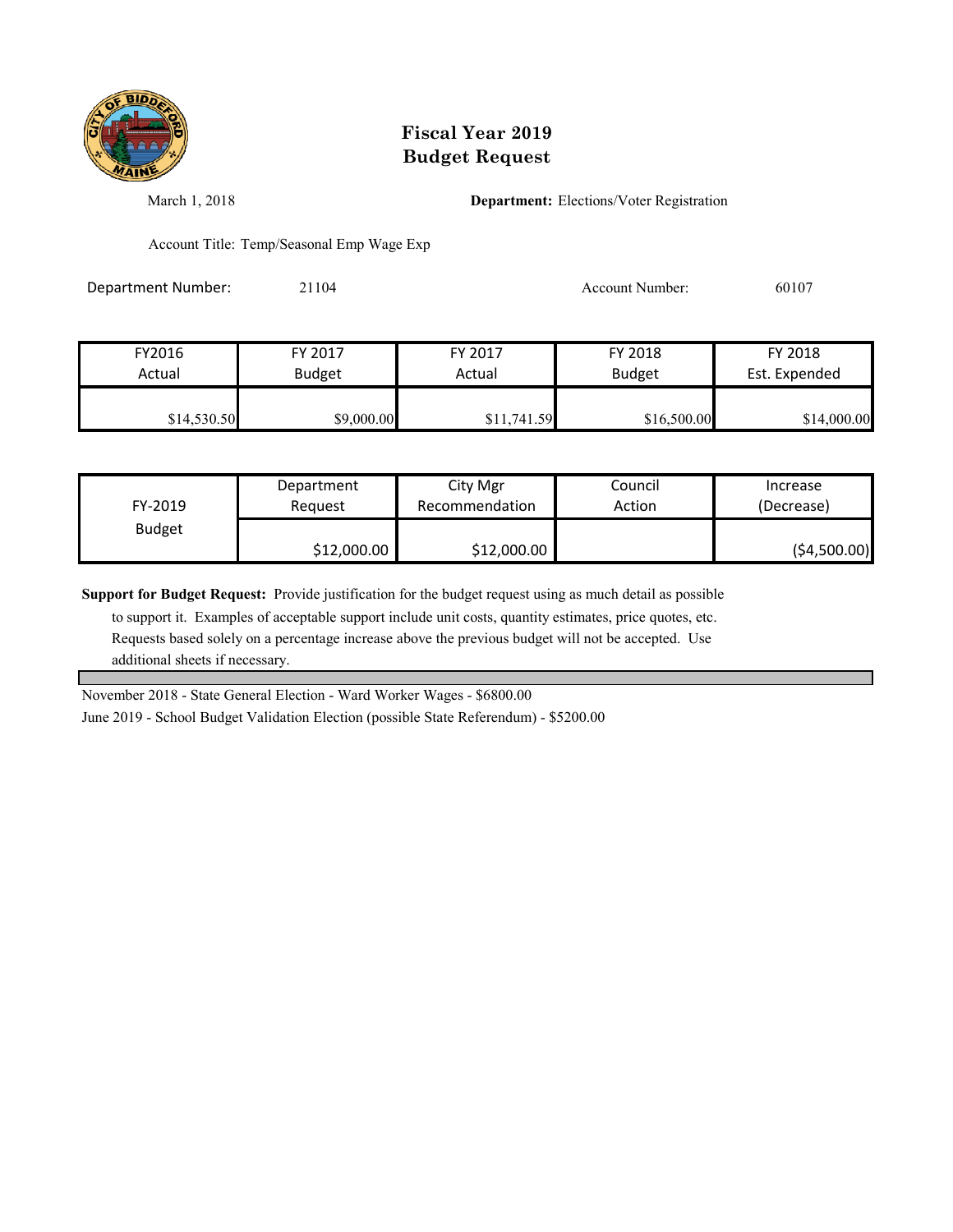

## **Fiscal Year 2019 Budget Request**

March 1, 2018 **Department:** Elections/Voter Registration

Account Title: Admin/Office Supp/Eqt Non-Cap

Department Number: 21104 21104 Account Number: 60500

| FY2016     | FY 2017       | FY 2017    | FY 2018       | FY 2018       |
|------------|---------------|------------|---------------|---------------|
| Actual     | <b>Budget</b> | Actual     | <b>Budget</b> | Est. Expended |
| \$1,536.18 | \$2,000.00    | \$1,118.43 | \$1,750.00    | \$1,000.00    |

| FY-2019       | Department | City Mgr       | Council | Increase   |
|---------------|------------|----------------|---------|------------|
|               | Reauest    | Recommendation | Action  | (Decrease) |
| <b>Budget</b> | \$1,500.00 | \$1,500.00     |         | (\$250.00) |

**Support for Budget Request:** Provide justification for the budget request using as much detail as possible

 to support it. Examples of acceptable support include unit costs, quantity estimates, price quotes, etc. Requests based solely on a percentage increase above the previous budget will not be accepted. Use additional sheets if necessary.

Election day supplies and preparations (pens, tape, clasp envelopes, signage, etc) - \$850.00 Voter Registration Cards - \$650.00